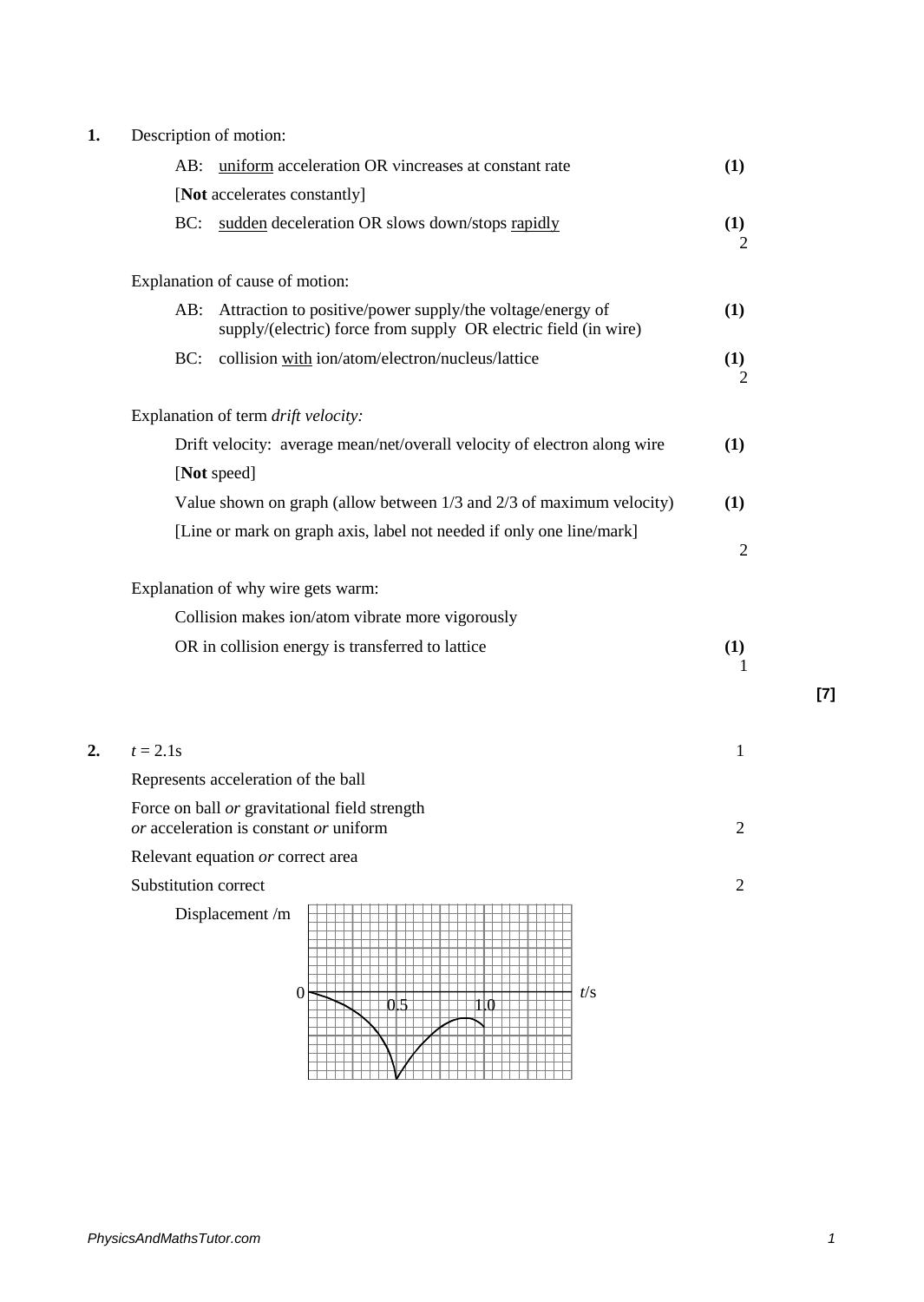|    | Displacement scale as shown above<br>First half of curve correct<br>Second half correct with reduced height      | 3 |       |
|----|------------------------------------------------------------------------------------------------------------------|---|-------|
|    | $-1.25$ m (correct magnitude <i>and</i> direction)<br>[Look at candidate 's displacement origin]                 | 1 | [9]   |
| 3. | Gradient                                                                                                         |   |       |
|    | Use a gradient <u>or</u> use of $v = u + at(1)$                                                                  |   |       |
|    | 10 (either no unit or m $s^{-2}$ ) (1)                                                                           |   |       |
|    | [A bare answer of 9.8 gets no marks; A bare answer of 10 gets 2 marks]                                           |   |       |
|    | Significance                                                                                                     |   |       |
|    | It is the acceleration (due to gravity) or close to $g(1)$                                                       | 3 |       |
|    | Ball at point A                                                                                                  |   |       |
|    | It hit the floor/bounces/(idea of collision with floor) $(1)$                                                    | 1 |       |
|    | Calculation of height of window above ground                                                                     |   |       |
|    | An area / quote an equation of motion $(1)$                                                                      |   |       |
|    | Put in relevant numbers for large triangle / correct substitution<br>[ecf from first part, or use of $9.8$ ] (1) |   |       |
|    | 45 m [accept 44 to 46] (1)                                                                                       | 3 | $[7]$ |
|    |                                                                                                                  |   |       |
| 4. | Distance travelled<br>(i)                                                                                        |   |       |
|    | Attempt to find area under curve/use of suitable equations (1)                                                   |   |       |
|    | Distance = $300 \text{ m} (1)$                                                                                   |   |       |
|    | <b>Averape speed</b><br>(ii)                                                                                     |   |       |
|    | Use of total distance/20 $(1)$                                                                                   |   |       |
|    | Average speed = $15 \text{ m s}^{-1}$ [e.c.f. distance above] (1)                                                |   | [4]   |
| 5. | <b>Average deceleration</b>                                                                                      |   |       |
|    | Select $v^2 = u^2 + 2ax$ , $\frac{1}{2}$ m $v^2 = Fx$ and $F = ma$ OR equations of motion (1)                    |   |       |
|    | Correct substitutions of 40 m and 25 m s <sup>-1</sup> (1)                                                       |   |       |
|    | $a = 7.8 \text{ m s}^{-2}$ [If $a = -7.8 \text{ m s}^{-2} \rightarrow 2/3$ ] (1)                                 | 3 |       |
|    | Depth of sand and stopping distance                                                                              |   |       |
|    | More sand $\Rightarrow$ shorter stopping distance/stops more quickly/slows                                       |   |       |
|    | down faster Because lorry sinks further/ bigger resisting<br>force $\prime$ bigger friction force $(1)$          | 1 |       |
|    |                                                                                                                  |   | [4]   |